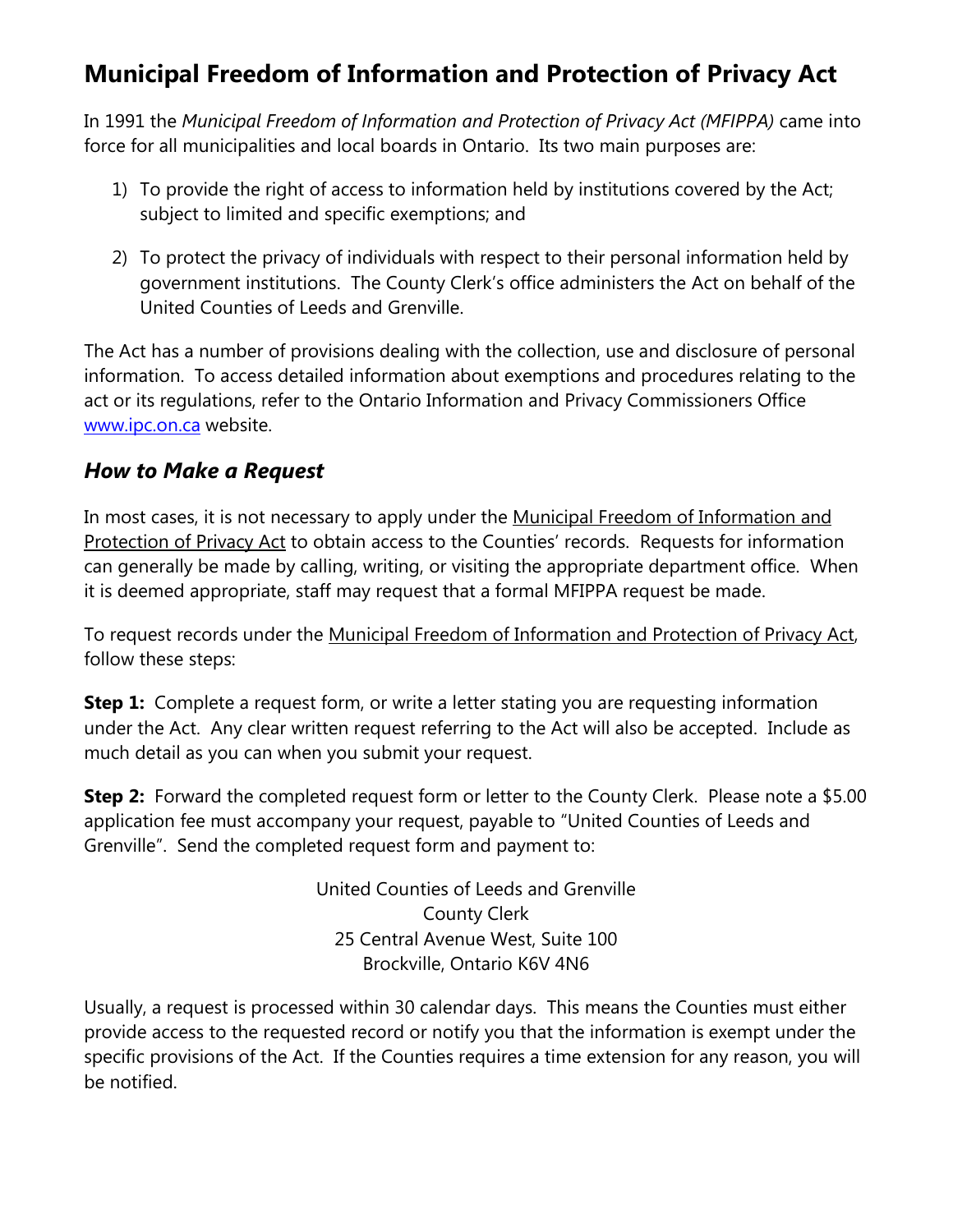## **Fees – General**

When the Counties must spend time assembling the records responsive to a request, the Act provides for the application of fees. In addition to the \$5.00 application fee, the Act provides that costs may apply; however, sometimes the fees can be waived by the Counties.

Costs that may apply are:

| FEE.                                               | <b>EXPLANATION</b>                                                                                                                                                                                  | <b>RATE</b>                |  |
|----------------------------------------------------|-----------------------------------------------------------------------------------------------------------------------------------------------------------------------------------------------------|----------------------------|--|
| Search Time /<br><b>Record Preparation Charges</b> | A charge may be applied for every<br>hour of manual search time<br>needed to locate a record and/or<br>the time involved in physically<br>severing exempt material in<br>preparation for disclosure | \$7.50 / 15 minutes/person |  |
| <b>Photocopying Charges</b>                        |                                                                                                                                                                                                     | \$.20/page                 |  |
| <b>Shipping Costs</b>                              | Shipping charges such as postage<br>or courier can be applied.                                                                                                                                      |                            |  |

## **How to correct information held about you**

Where the Counties collects personal information about individuals, the Act provides that individuals have the right to correct their own personal information if it is in error. This applies only to personal information about you. After access has been granted to personal information, the individual has the right to request:

- a) Correction of personal information;
- b) A statement of disagreement be attached to the record;
- c) Notification of correction or disagreement be sent to anyone who received your information within the previous year

The right of correction applies only to personal information to which an individual is provided access.

Again, you must complete a Request Form and remit a \$5.00 payment.

The Counties decides whether the correction will be made. Once it has been decided whether or not the information is to be corrected, the County Clerk will notify you. These decisions may be appealed to the Office of the Information and Privacy Commissioner.